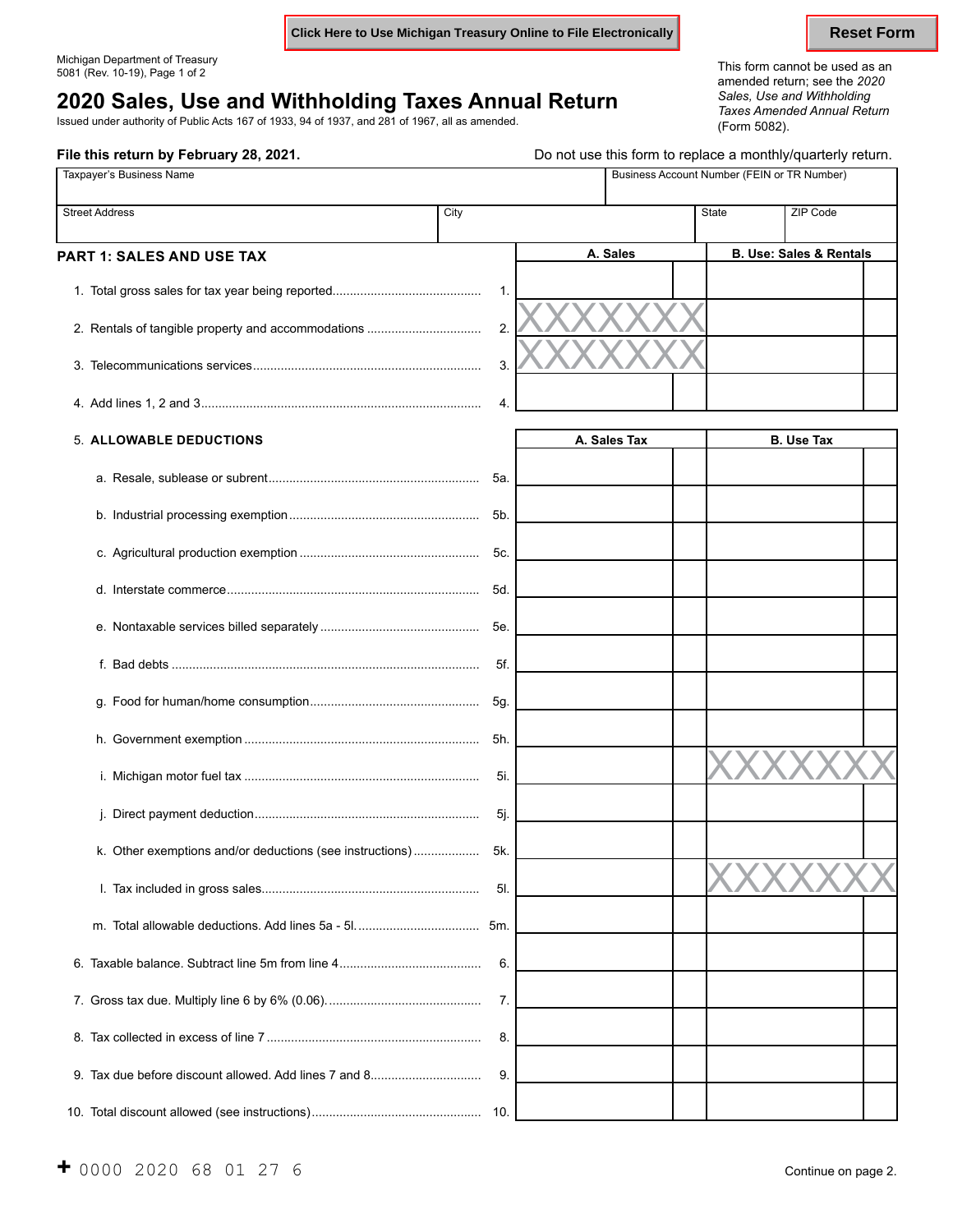| 2020 Form 5081, Page 2 of 2                                                                                                                                                      | Taxpayer's Business Name |              | <b>Business Account Number</b> |
|----------------------------------------------------------------------------------------------------------------------------------------------------------------------------------|--------------------------|--------------|--------------------------------|
|                                                                                                                                                                                  |                          | A. Sales Tax | <b>B.</b> Use Tax              |
|                                                                                                                                                                                  |                          |              |                                |
|                                                                                                                                                                                  |                          |              |                                |
| PART 2: USE TAX ON ITEMS PURCHASED FOR BUSINESS OR PERSONAL USE<br>13. Purchases for which no tax was paid or inventory purchased or withdrawn for business or personal use  13. |                          |              |                                |
|                                                                                                                                                                                  |                          |              |                                |
|                                                                                                                                                                                  |                          |              |                                |
| PART 3: WITHHOLDING TAX                                                                                                                                                          |                          | 16.          |                                |
|                                                                                                                                                                                  |                          |              |                                |
|                                                                                                                                                                                  |                          |              |                                |
|                                                                                                                                                                                  |                          |              |                                |
| PART 4: SUMMARY                                                                                                                                                                  |                          |              |                                |
|                                                                                                                                                                                  |                          |              |                                |
|                                                                                                                                                                                  |                          |              |                                |
|                                                                                                                                                                                  |                          |              |                                |
|                                                                                                                                                                                  |                          |              |                                |
|                                                                                                                                                                                  |                          |              |                                |
|                                                                                                                                                                                  |                          |              |                                |
|                                                                                                                                                                                  |                          |              |                                |
|                                                                                                                                                                                  |                          |              |                                |
|                                                                                                                                                                                  |                          |              |                                |

### **PART 5: SIGNATURE (All information below is required.)**

| <b>Taxpayer Certification.</b> I declare under penalty of perjury that the information in this<br>return and attachments is true and complete to the best of my knowledge. |                         | <b>Preparer Certification.</b> I declare under penalty of perjury that this<br>return is based on all information of which I have any knowledge. |                             |  |
|----------------------------------------------------------------------------------------------------------------------------------------------------------------------------|-------------------------|--------------------------------------------------------------------------------------------------------------------------------------------------|-----------------------------|--|
| By checking this box, I authorize Treasury to discuss my return with my preparer.                                                                                          |                         | Preparer's Signature                                                                                                                             |                             |  |
| Signature of Taxpayer or Official Representative (must be Owner, Officer, Member,<br>Manager, or Partner)                                                                  |                         | Preparer's Business Address                                                                                                                      |                             |  |
| Print Taxpayer or Official Representative's Name                                                                                                                           | Date                    |                                                                                                                                                  |                             |  |
| Title                                                                                                                                                                      | <b>Telephone Number</b> | Preparer's Identification Number                                                                                                                 | Preparer's Telephone Number |  |

File and pay this return for free on Michigan Treasury Online at **mto.treasury.michigan.gov**.

Alternatively, make check payable to **"State of Michigan."** Write the **account number, "SUW Annual"** and **tax year** on the check.

**Send the return and payment due to:** Michigan Department of Treasury, P.O. Box 30401, Lansing, MI 48909-7901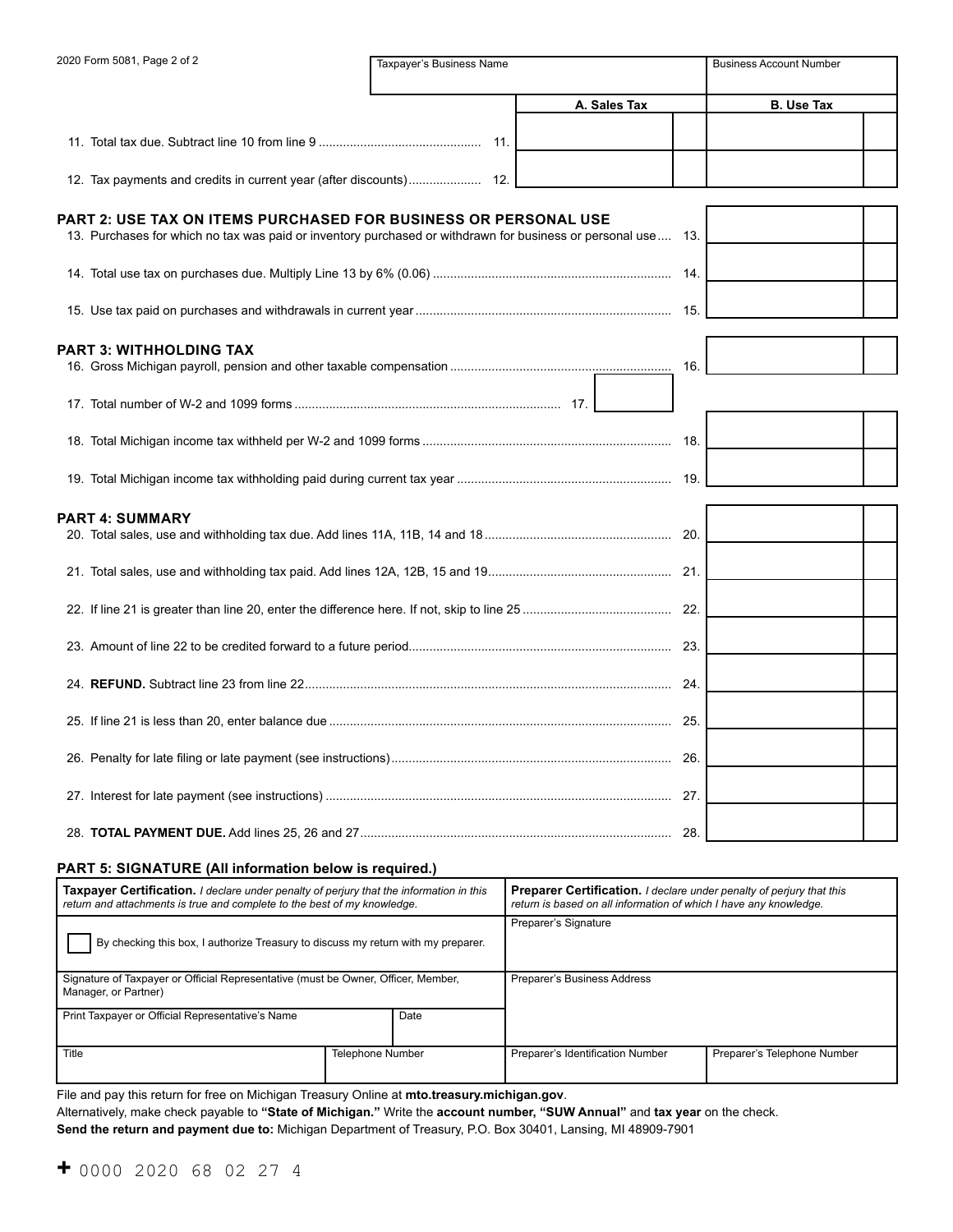## **Instructions for** *2020 Sales, Use and Withholding Taxes Annual Return* **(Form 5081)**

using Michigan Treasury Online (MTO) at 205.132(1) should report receipts from rentals of that **mto.treasury.michigan.gov** or by using approved tax tangible personal property under the election.<br> **Persons providing accommodations:** This is

**completed** but will not be used to replace an existing valid rentals, and assessments imposed under the Convention address for the purpose of correspondence or refunds. and Tourism Act, the Convention Facility Development address for the purpose of correspondence or refunds. and Tourism Act, the Convention Facility Development<br>Update address and other registration information using Act, the Regional Tourism Marketing Act, and the Update address and other registration information using Act, the Regional Tourism Marketing Act, and Michigan Treasury Online (MTO) at **mto.treasury.** Community Convention or Tourism Marketing Act. Michigan Treasury Online (MTO) at **mto.treasury. michigan.gov** or mail a *Notice of Change or Discontinuance* **Line 3B: USE TAX - Telecommunications Services.** Enter (Form 163).

**IMPORTANT:** This is a return for sales tax, use tax and/<br>or withholding tax. If the taxpayer inserts a zero on or leaves lines 5a - 5l to deduct from gross sales the nontaxable sales or withholding tax. If the taxpayer inserts a zero on or leaves lines 5a - 5l to deduct from gross sales the nontaxable sales<br>blank any line reporting sales tax, use tax or withholding included in line 4. Deductions taken blank any line reporting sales tax, use tax or withholding included in line 4. Deductions taken for tax exempt sales tax, the taxpayer is certifying that no tax is owed for that must be substantiated in business records. A tax, the taxpayer is certifying that no tax is owed for that must be substantiated in business records. A completed copy tax type. Only enter figures for taxes the business is of Michigan Sales and Use Tax Certificate of E tax type. **Only enter figures for taxes the business is** of *Michigan Sales and Use Tax Certificate of Exemption*  owed the taxpayer will be liable for the deficiency as well as must be obtained from the purchaser. For more information penalty and interest.

### **PART 1: SALES AND USE TAX** Bulletin (RAB) 2016-14.

whether a person has nexus with Michigan, see Revenue Administrative Bulletins (RABs) 1999-1, 2015-22, and 2018-<br>16. Please also visit www.michigan.gov/remotesellers for or lease of tangible personal property ultimately used in 16. Please also visit www.michigan.gov/remotesellers for or lease of tangible personal property ultimately used in guidance, including FAQs.<br>industrial processing by an industrial processor is exempt.

**Year:** *This line should be used by sellers with nexus to* conditioning tangible personal property by changing its *report sales of tangible personal property where ownership* form, composition, quality, combination, transfers in Michigan. This includes sellers with nexus general, all of the following must be met: *transfers in Michigan. This includes sellers with nexus through physical presence or economic presence (remote through physical presence or economic presence (remote* • Property must be used in producing a product for

Enter total sales, including cash, credit and installment • Property must be sold or leased to an "industrial transactions, of tangible personal property. Include any costs transactions, of tangible personal property. Include any costs processor," including a person that performs industrial incurred before ownership of the property is transferred processing on behalf of another industrial pro to the buyer, including installation, shipping, handling, and delivery charges. Dealers do not reduce sales reported here incorporated into a product for ultimate sale at retail, and<br>by any trade-in value.

Providers of nontaxable services (that do not involve the sale materials storage to begin industrial processing and ends<br>or lease of tangible personal property) should not report those when finished goods first come to res sales. inventory.

# **Line 1B: USE TAX - Total Sales for the Tax Year:** *This* If property is used for both an exempt and a taxable purpose,

- *property sourced to Michigan, for which ownership*
- 

**Line 2B: USE TAX - Rentals of Tangible Personal** (i) Tangible personal property sold or leased to a person engaged in a business enterprise that uses or consumes the

• **Lessors of tangible personal property:** Lessors that have property for either:

Form 5081 is available for submission electronically made a valid election under MCL 205.95(4) and MAC R

• Persons providing accommodations: This includes but is **NOTE:** The address field on this form is required to be <br> **not** limited to total hotel, motel, and vacation home<br> **completed** but will not be used to replace an existing valid rentals, and assessments imposed under the Co

gross income from telecommunications services.

(Form 3372) or the same information in another format on exemption documentation, see Revenue Administrative

**Lines 1 through 3:** For information about determining **Line 5a: Resale, Sublease or Subrent.** Enter resale, sublease whether a nerson has nexus with Michigan see Revenue or subrent exemption claims.

industrial processing by an industrial processor is exempt.<br>
"Industrial processing" is the activity of converting or **Line 1A: SALES TAX - Total Gross Sales for the Tax** "Industrial processing" is the activity of converting or **Near:** This line should be used by sellers with nexus to conditioning tangible personal property by changing it

- *sales).* ultimate sale at retail,
- processing on behalf of another industrial processor or performs industrial processing on property that will be
- by any trade-in value.<br>
Providers of nontaxable services (that do not involve the sale and ends materials storage to begin industrial processing and ends when finished goods first come to rest in finished goods

*line should be used by:* the property is only exempt to the extent that it is used for *Sellers with nexus to report sales of tangible personal* an exempt purpose. In such cases, the exemption is limited *property sourced to Michigan for which ownership* to the percentage of exempt use to total use determine *transfers outside Michigan, or reasonable formula or method approved (but not required to*<br>be pre-approved) by Treasury. For exceptions and exclusions,

• Remote sellers without nexus who voluntarily collect be pre-approved) by Treasury. For exceptions and exclusions,<br>Michigan tax.<br>Enter total sales, including cash, credit, and installment time 5c: Agricultural Production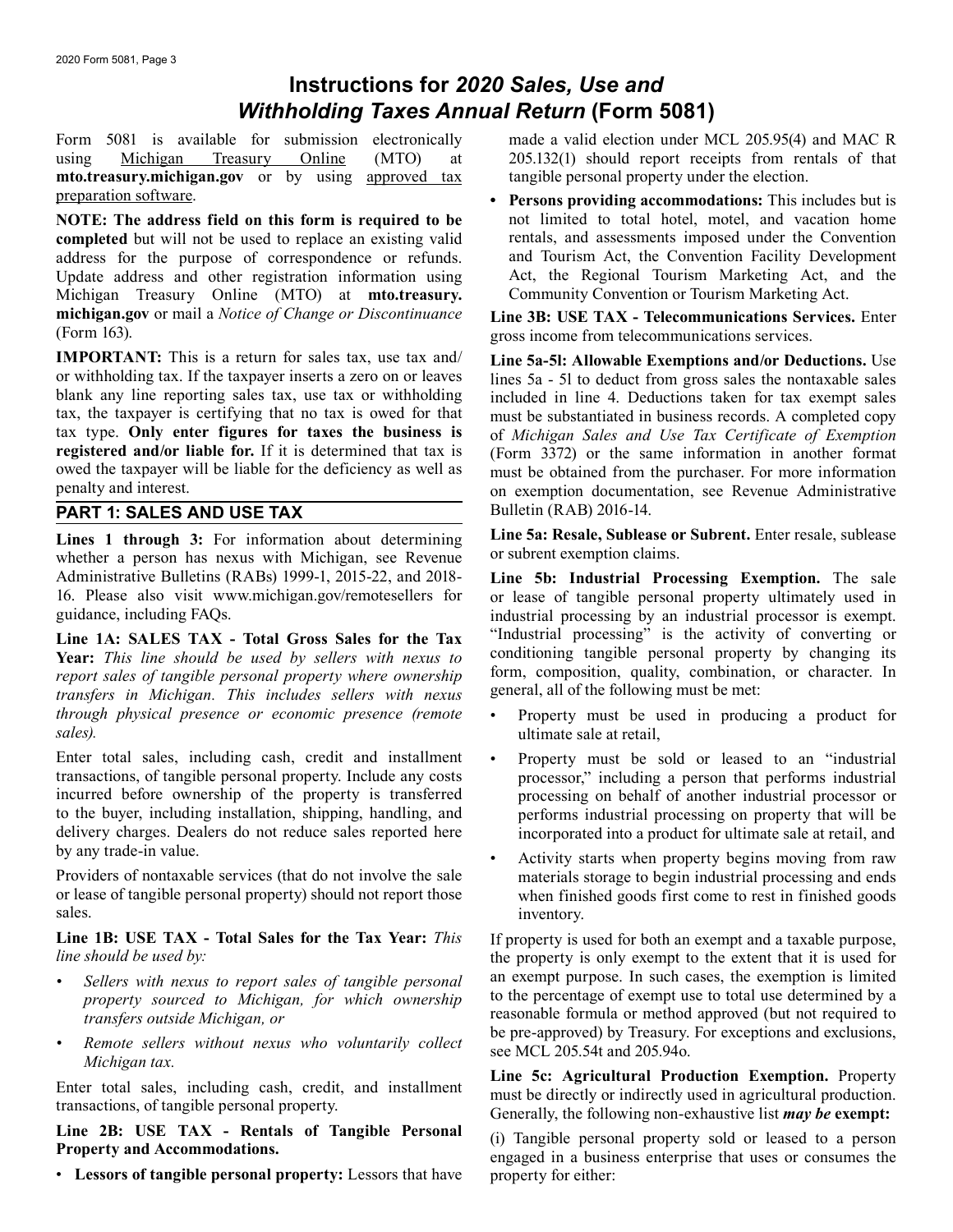2020 Form 5081, Page 4

- 
- 

• Breeding, raising, or caring for livestock, poultry, or<br>
horticultural products.<br>
(ii) To the extent that the property is affixed to and made<br>
(ii) To the extent that the property is affixed to and made<br>
a structural par

- 
- Subsurface irrigation pipe more information.
- 
- 

- 
- Property permanently affixed to and becoming a **Line 5j: Direct Payment Deduction.** Enter sales made to

Some specific types of exempt property and exempt uses of State of Michigan under Account Number [listing either the property are clarified in the statute. If property is used for Federal Employer Identification Number or the Michigan both an exempt and a taxable purpose, the property is only Treasury Registration Number]. If using *Michigan Sales and*  exempt to the extent that it is used for an exempt purpose. *Use Tax Certificate of Exemption* (Form 3372), check the box In such cases, the exemption is limited to the percentage of in Section 3 for "Other" and include the above statement as exempt use to total use determined by a reasonable formula the explanation. MCL 205.98. or method approved (but not required to be pre-approved) Line 5k: Other Exemptions and/or Deductions. Identify<br>by Treasury. For more information, see MCL 205.54a and exemptions or deductions not covered in items 5a through

**Line 5d: Interstate Commerce.** Enter sales made in <br>interstate commerce. To claim such a deduction, the<br>property must be delivered by the business to the out-of-state<br>purchaser. Property transported out-of-state by the pu

**Line 5e: Nontaxable Services Billed Separately.** Enter<br>
charges for nontaxable services billed separately, such as<br>
repair or maintenance, if these charges were included in<br>
repair or maintenance, if these charges were in

- books and records at the time the debts become
- The debts are deducted on the return for the period during which the bad debts are written off as qualify.
- 

Filling, planting, draining, caring for, maintaining, or A bad debt deduction may be claimed by a third-party lender harvesting things of the soil, or if the retailer who reported the tax and the lender financing if the retailer who reported the tax and the lender financing<br>the sale timely execute and maintain a separate written

• Portable grain bins **Line 5h: Government Exemption.** Direct sales to the • Grain drying equipment and its fuel or energy source<br>
However, the following sales from (i) or (ii) **are not exempt:**<br>
• Food, fuel, clothing, or similar property for personal<br>
• Food, fuel, clothing, or similar property

Food, fuel, clothing, or similar property for personal may deduct the Michigan motor fuel taxes that were included living or human consumption, or in gross sales on line 1 and paid to the State or the distributor.

structural part of real estate unless it is agricultural land<br>tile, subsurface irrigation pipe, a portable grain bin, or<br>grain drying equipment. Certain property that can be<br>disassembled and reassembled may be exempt.<br>on p

- out-of-state shipments must be retained in business records to **Instead**, they are reported on the *Vehicle Dealer* support this deduction.<br>Supplemental Schedule (Form 5086, e-file only).
	-
- **Line 5f: Bad Debts.** Bad debts may be eligible for a children and the aged, to the extent the property is used to deduction if the following criteria are met: carry out the nonprofit purpose of the organization. For The debts are charged off as uncollectible on business sales to certain nonprofit agencies, the exemption is books and records at the time the debts become limited based on the sales price of property used to raise worthless funds or obtain resources. All sales must be paid for<br>The label of the scenarization to
	- uncollectible Assessments imposed under the Convention and Tourism<br>
	Figure 1.1 and 1.1 and 1.1 and 1.2 and 1.2 and 1.2 and 1.2 and 1.2 and 1.2 and 1.2 and 1.2 and 1.2 and 1.2 and 1.2 and 1.2 and 1.2 and 1.2 and 1.2 and 1 The debts are or would be eligible to be deducted for<br>
	Regional Tourism Marketing Act, or the Community<br>
	Convention or Tourism Marketing Act. Hotels and motels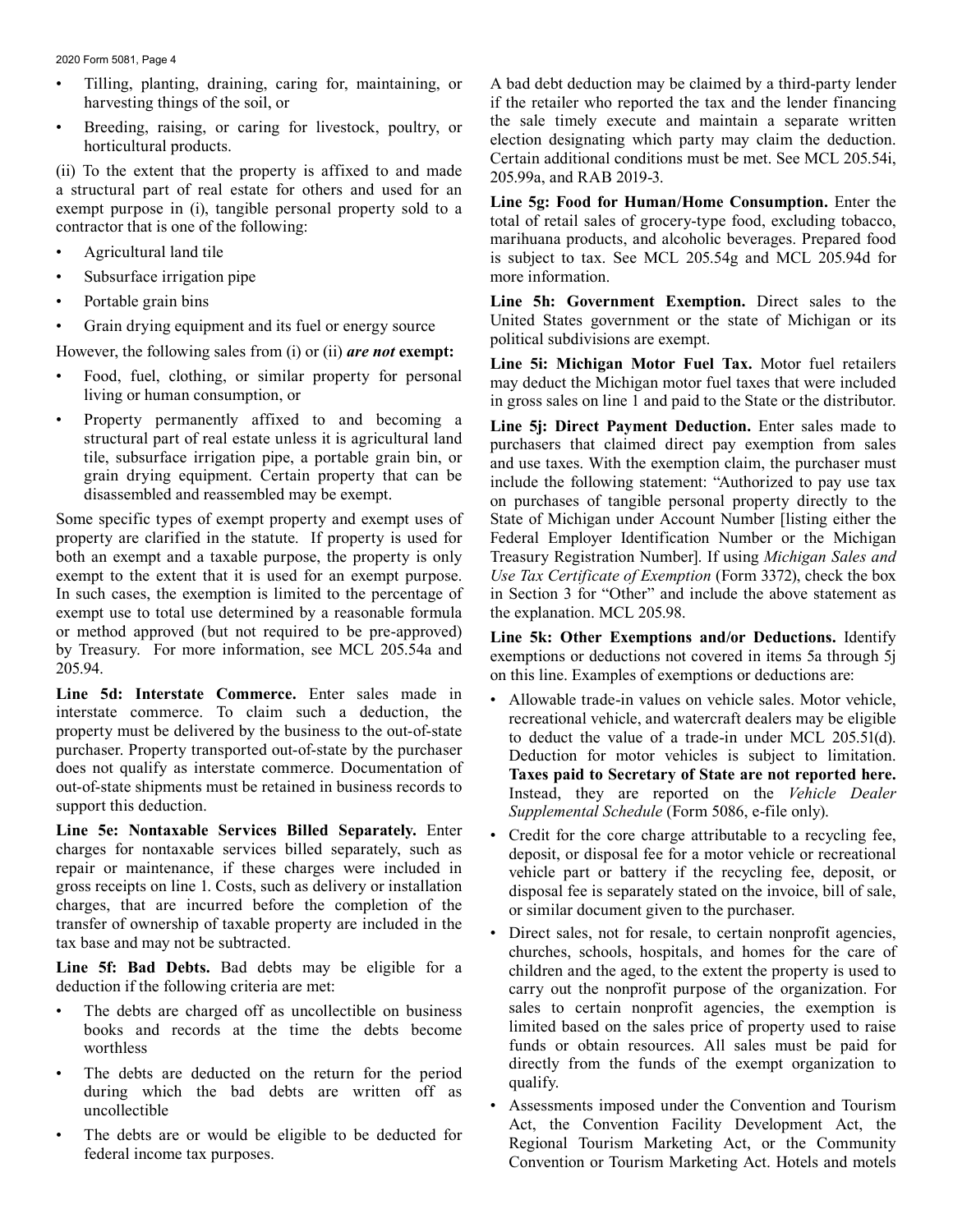may deduct the assessments included in gross sales and **PART 3: WITHHOLDING TAX** rentals if use tax on the assessments was not charged to **Line 17:** Enter the number of your W-2 and 1099 statements. the customers.

- Credits allowed to customers for sales tax originally paid<br>on merchandise voluntarily returned, provided the return<br>is made within the time period for returns stated in the<br>**Line 19:** Enter the total Michigan income tax taxpayer's refund policy or 180 days after the initial sale, previously paid interest. whichever is earlier. Repossessions are not allowable deductions. **PART 4: SUMMARY**
- Sales to contractors of materials which will become part<br>of a finished structure for a qualified exempt nonprofit<br>refunded. Refunds will not be made in amounts of less than hospital, qualified exempt nonprofit housing entity or  $$1$ .<br>church sanctuary, or materials to be affixed to and made a enter and that is a structural part of real estate located in another state. The **25:** If line 21 (tax paid) is less than line 20 (tax due), purchaser will provide a *Michigan Sales and Use Tax* contractor Eligibility Stat
- 
- Qualified nonprofit organizations with aggregate sales in the calendar year of less than \$25,000 may exempt the **How to Compute Penalty and Interest** first \$10,000 of sales for fundraising purposes. Separately, If the return is filed after February 28 and no tax is due, veterans organizations exempt under IRC 501(c)(19) may compute penalty at \$10 per day up to a maximum

only if you have tax included in your gross sales. Subtract the sum of lines 5a through 5k from line 4. Divide the result by percent. 17.6667 and enter on line 5l.

Line 8: If more tax was collected than the amount on line 7, information or help in calculating late payment fees. enter the difference. **PART 5: SIGNATURE** 

- 
- **Accelerated/Monthly/Quarterly filers:** Enter total **Wage Statements and Reporting** discounts allowed for the year.

*Supplier and Wholesaler Prepaid Sales Tax Schedule* Online (MTO) to electronically submit wage statements.<br>(Form 5083), 2020 Fuel Retailer Supplemental Schedule Wage statements include by example for W.2s W.

# **PART 2: USE TAX ON ITEMS PURCHASED FOR BUSINESS OR PERSONAL USE**

**Line 13:** Enter purchases for which no tax was paid, payers unless Michigan taxes have been withheld. For W-2G including property withdrawn from inventory for business and 1099 reporting, if Michigan income tax is withhel MCL 205.93a(1)(f) and (g) and RAB 2016-24 for more filing program. If an employer enrolls in this IRS program, information). For all other taxpayers, report the "purchase the IRS will share 1099 information with Michigan. information). For all other taxpayers, report the "purchase price" as defined in MCL 205.92(f).

Line 18: Enter the total Michigan income tax withheld for

is made within the time period for returns stated in the **Line 19:** Enter the total Michigan income tax withholding<br>taxnaver's refund policy or 180 days after the initial sale previously paid for the return year. (Do not i

2016-18. **Line 28: Total Payment Due.** Add lines 25, 26 and 27. Make • Vehicle sales to non-reciprocal states for which no tax was<br>paid to Secretary of State.<br>not pay if the amount due is less than \$1.

veterans organizations exempt under IRC 501(c)(19) may compute penalty at \$10 per day up to a maximum of \$400.<br>exempt sales for the purpose of raising funds for the If the return is filed with additional tax due, include p exempt sales for the purpose of raising funds for the If the return is filed with additional tax due, include penalty<br>benefit of an active duty service member or veteran, up to and interest with the payment. Penalty is 5% benefit of an active duty service member or veteran, up to and interest with the payment. Penalty is 5% of the tax due<br>\$25.000 per event. and increases by an additional 5% per month or fraction Line 51: Tax Included in Gross Sales. Complete this line thereof, after the second month, to a maximum of 25%.<br>
only if you have tax included in your gross sales. Subtract the Interest is charged daily using the average pr

Line 10: Total Discount Allowed for Timely Payments. REMINDER: Taxpayers must sign and date returns. • **Annual filers**: Enter \$72 if the tax due on line 9 is \$108 or Preparers must provide a Preparer Taxpayer Identification more. If tax due is less than \$108, calculate the discount Number (PTIN), FEIN or Social Security Number (SSN), as by multiplying line 9 by 2/3 (0.6667). well as a business name, business address and phone number.

discounts anowed for the year.<br> **Employers** with 250 or more employees must file their<br>
Line 12: Enter total payments plus credits from 2020 Fuel withholding return electronically and use Michigan Treasury withholding return electronically and use Michigan Treasury

(Form 5085), 2020 Fuel Retailer Supplemental Schedule<br>
(Form 5085), and 2020 Vehicle Dealer Supplemental<br>
Schedule (Form 5086), if applicable, made for the current tax<br>
year. year.<br> **Note:** all prepaid sales tax schedules are e-file only.<br>
Pursuant to the Income Tax Act of 1967, Treasury is unable Pursuant to the Income Tax Act of 1967, Treasury is unable to grant an extension of this filing.

Treasury does not require W-2G information be filed by

Michigan participates in the combined federal/state 1099 there is no Michigan individual income tax withheld and